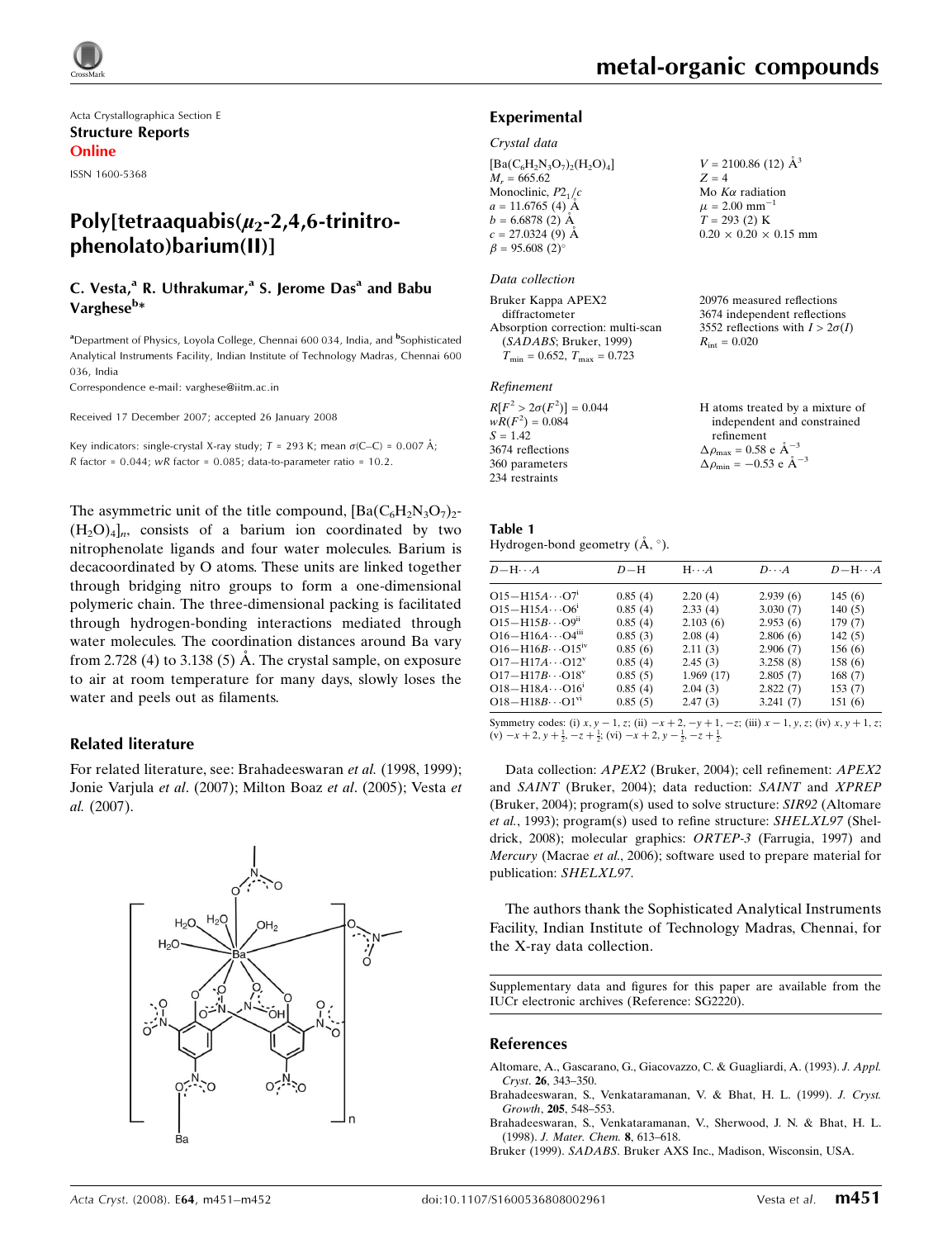Bruker (2004). APEX2 (Version 1.22) and SAINT-Plus (Version 6.0). Bruker AXS Inc., Madison, Wisconsin, USA.

- Farrugia, L. J. (1997). J. Appl. Cryst. 30, 565.
- Jonie Varjula, A., Vesta, C., Justin Raj, C., Dinakaran, S., Ramanand, A. & Jerome Das, S. (2007). Mater. Lett. 61, 5053–5055.
- Macrae, C. F., Edgington, P. R., McCabe, P., Pidcock, E., Shields, G. P., Taylor, R., Towler, M. & van de Streek, J. (2006). J. Appl. Cryst. 39, 453–457.
- Milton Boaz, B., Mary Linet, J., Varghese, B., Palanichamy, M. & Jerome Das, S. (2005). J. Cryst. Growth, 280, 448–451.
- Sheldrick, G. M. (2008). Acta Cryst. A64, 112–122.
- Vesta, C., Uthrakumar, R., Justin Raj, C., Jonie Varjula, A., Mary Linet, J. & Jerome Das, S. (2007). J. Mater. Sci. Technol. 23, 855–859.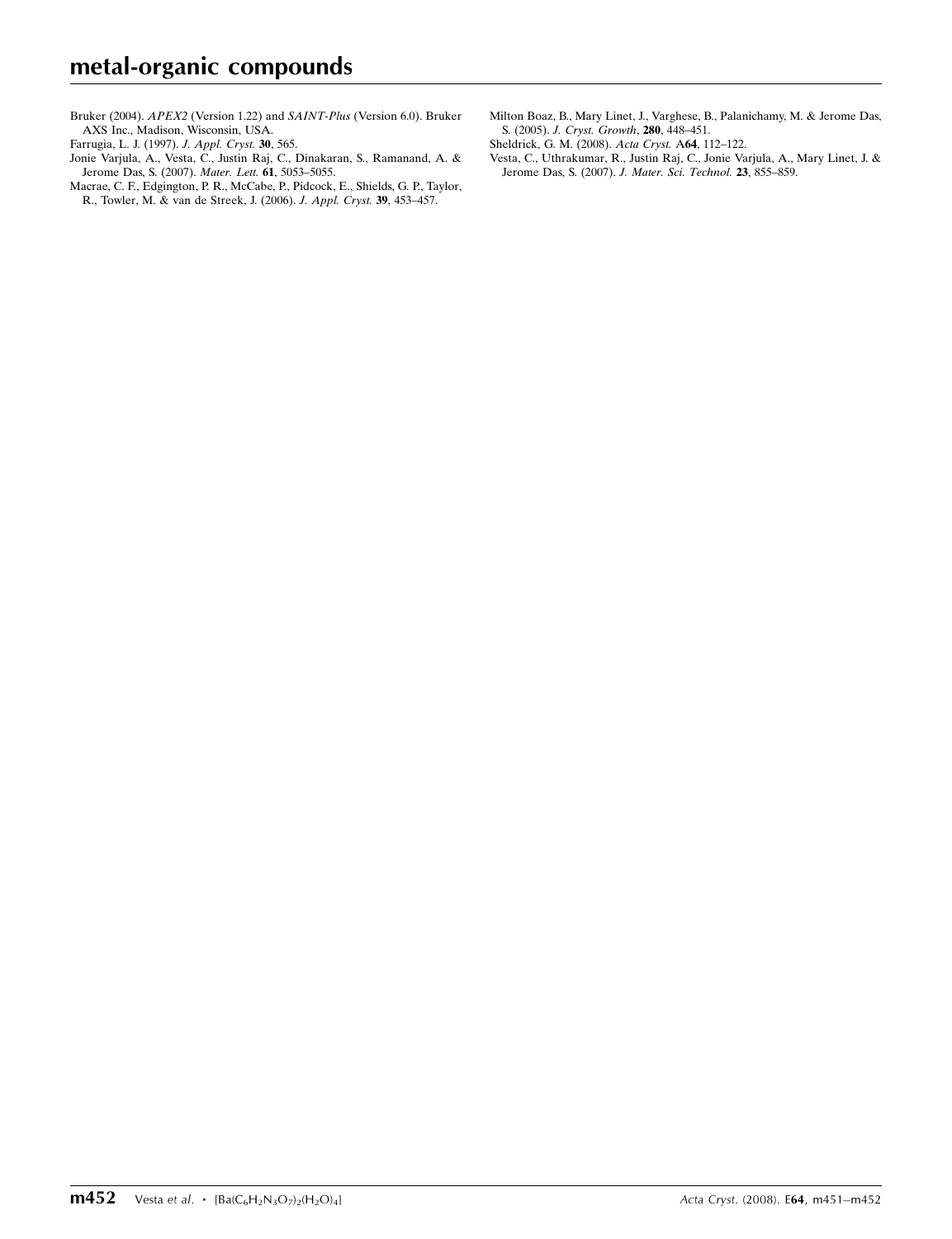# **supporting information**

*Acta Cryst.* (2008). E**64**, m451–m452 [doi:10.1107/S1600536808002961]

# **Poly[tetraaquabis(***µ***2-2,4,6-trinitrophenolato)barium(II)]**

### **C. Vesta, R. Uthrakumar, S. Jerome Das and Babu Varghese**

#### **S1. Comment**

Nitrophenol family of crystals are found to have high laser damage threshold, wide transparency windows, and high NLO co-efficients ((Brahadeeswaran *et al.*, 1998, 1999), (Milton Boaz *et al.*, 2005), (Vesta *et al.*, 2007), (Jonie Varjula *et al.*, 2007)). Nitrophenol groups are found to be good proton acceptors from the metallic hydroxide complexes. The title compound was synthesized as part of our ongoing research for synthesizing and characterizing new optically active materials. In the present work, the crystal structure of the compound  $(BaC_{12}H_4N_6O_{14}.4H_2O)$  is reported for the first time.The reported compound is not optically active.

The title compound crystallizes in monoclinic system with space group *P*21/*c*. *ORTEP* representation of the molecule with 50% anisotropic ellipsoids are shown in figure1. The asymmetric unit consists of two nitrophenolate moieties coordinated to barium through phenolate O atoms O7 and O14 and one nitro oxygen each from nitrophenolate moieties (O1 and O8), on one side. Four water molecules of the asymmetric unit coordinates to other side. The asymmetric unit and its inversion are linked to each other through nitro oxygen O5(symm: 2 - *x*, 2 - *y*, -*z*) coordinating to metal. The centrosymmetric pair and its a-translations are joined to each other through nitro O atoms O11 (symm: *x* - 1, *y*, *z*) to form an one dimensional infinite polymeric chain parallel to *a* axis (Fig.2).Thus, Barium is coordinated with 10 O atoms. The coordination distances around Ba vary from 2.728 Å to 3.138 Å. The one dimensional chains are further linked to each other (along b and c directions) through water mediated O—H···O hydrogen bonds (Fig.3). The crystal sample, on exposure to air at room temperature for many days, slowly looses the water and peels out as filaments.

#### **S2. Experimental**

Picric acid (99%, 5.73 g ms) was dissolved in deionized water (100 ml) and then Ba(OH)2 (97%, 3.94 g ms) was added slowly with stirring to obtain saturated solution. The saturated solution kept at 305 K yielded fine yellow crystals in three days through spontaneous nucleation. The sample was purified further through recrystallization.

#### **S3. Refinement**

The aromatic H atoms were located in Fourier difference map and geometrically constrained at idealized positions (C—H  $= 0.93$  Å) and were given riding model refinement with  $U_{\text{iso}}$  equal to 1.2 times  $U_{\text{eq}}$  of the parent carbon. All the water H atoms were located in difference Fourier map and refined isotropically with following restrints:  $O-H = 0.850 (1)$ Å and  $H \cdot H = 1.380$  (1) Å. These restraints were put to avoid bad geometry after refinement. The isotropic thermal parameters of H atoms H16A, H16B, H17A, H17B, H18A and H18B were constrained as  $0.08 \text{ Å}^2$  during refinement.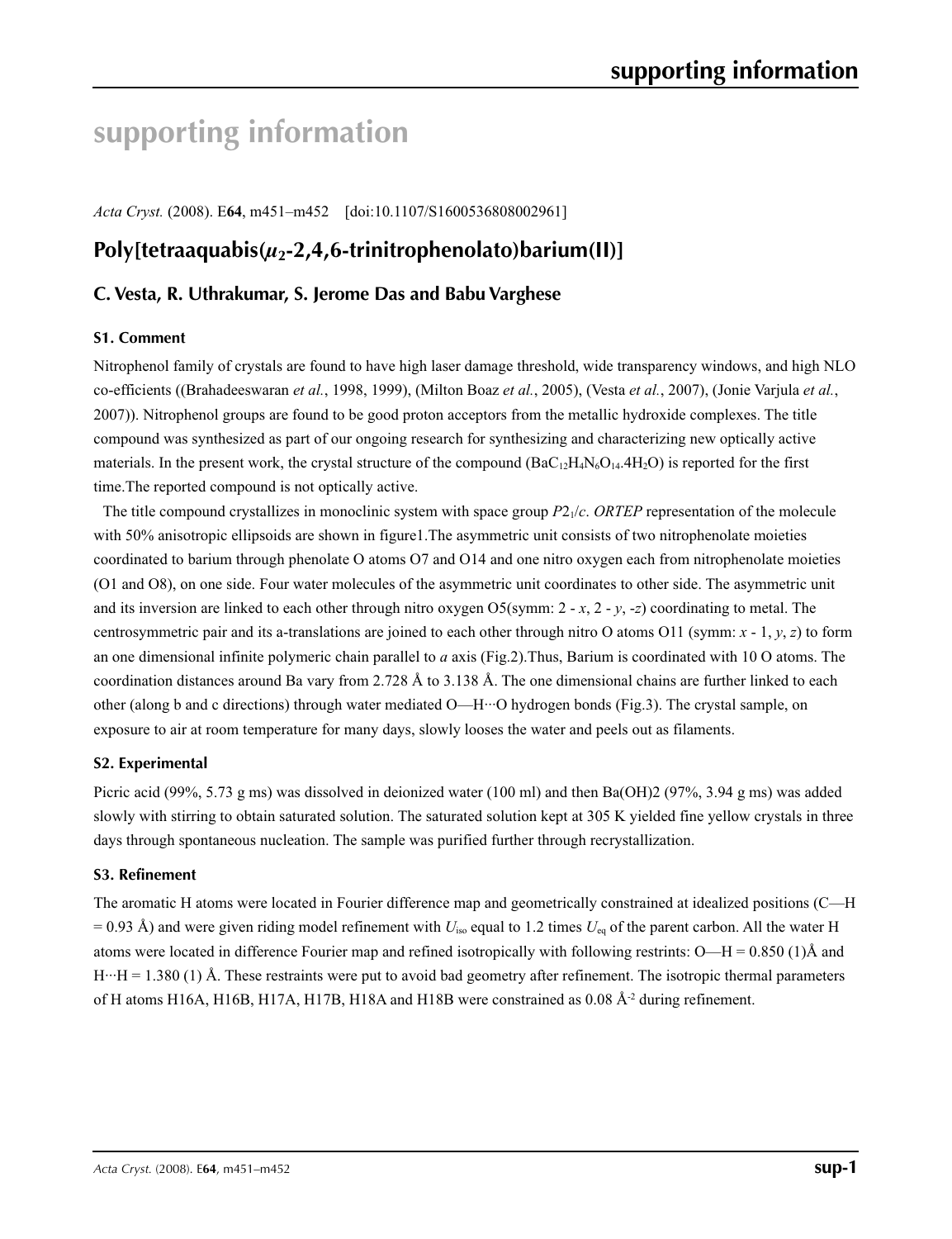

# **Figure 1**

The *ORTEP* representation of the molecule with 50% probability anisotropic ellipsoid.



# **Figure 2**

One dimensional polymeric chain of the title compound formed by a-translation of the asymmetric unit and its inversion.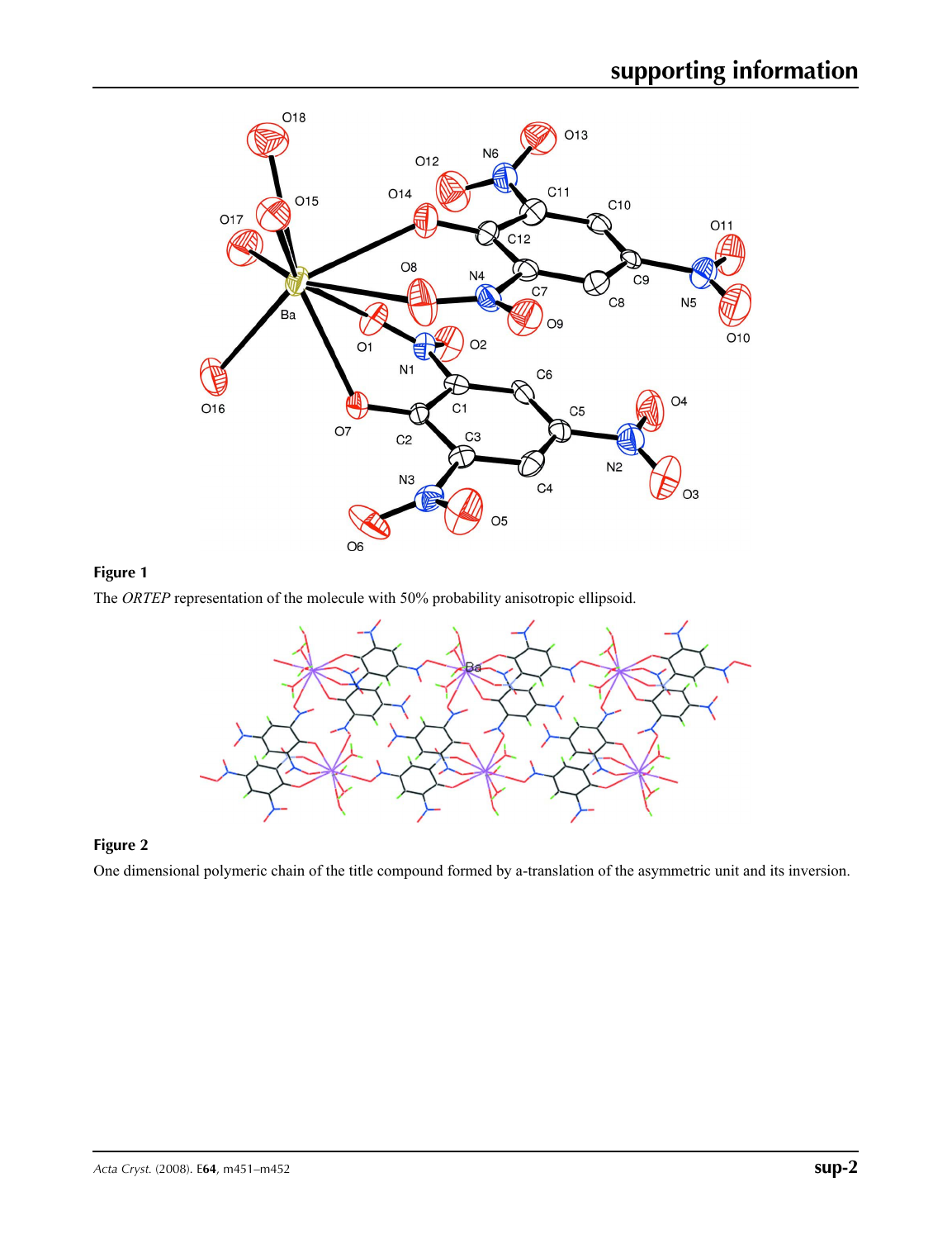

# **Figure 3**

Packing of molecules in the unit cell viewed down *b* axis. Hydrogen bonds are shown with dotted lines.

# **Poly[tetraaquabis(***µ***2-2,4,6-trinitrophenolato)barium(II)]**

| Crystal data                             |                                                                         |
|------------------------------------------|-------------------------------------------------------------------------|
| $[Ba(C_6H_2N_3O_7)_2(H_2O)_4]$           | $F(000) = 1304$                                                         |
| $M_r = 665.62$                           | $D_x = 2.104$ Mg m <sup>-3</sup>                                        |
| Monoclinic, $P2_1/c$                     | Mo Ka radiation, $\lambda = 0.71073$ Å                                  |
| Hall symbol: -P2ybc                      | Cell parameters from 6588 reflections                                   |
| $a = 11.6765$ (4) Å                      | $\theta$ = 2.4–25.0°                                                    |
| $b = 6.6878(2)$ Å                        | $\mu$ = 2.00 mm <sup>-1</sup>                                           |
| $c = 27.0324(9)$ Å                       | $T = 293 \text{ K}$                                                     |
| $\beta$ = 95.608 (2) <sup>o</sup>        | Plate, yellow                                                           |
| $V = 2100.86(12)$ Å <sup>3</sup>         | $0.20 \times 0.20 \times 0.15$ mm                                       |
| $Z=4$                                    |                                                                         |
| Data collection                          |                                                                         |
| Bruker Kappa APEX2                       | 20976 measured reflections                                              |
| diffractometer                           | 3674 independent reflections                                            |
| Radiation source: fine-focus sealed tube | 3552 reflections with $I > 2\sigma(I)$                                  |
| Graphite monochromator                   | $R_{\text{int}} = 0.020$                                                |
| $\omega$ and $\varphi$ scans             | $\theta_{\text{max}} = 25.0^{\circ}, \theta_{\text{min}} = 2.4^{\circ}$ |
| Absorption correction: multi-scan        | $h = -13 \rightarrow 13$                                                |
| (SADABS; Bruker, 1999)                   | $k=-7 \rightarrow 7$                                                    |
| $T_{\min} = 0.652$ , $T_{\max} = 0.723$  | $l = -32 \rightarrow 32$                                                |
|                                          |                                                                         |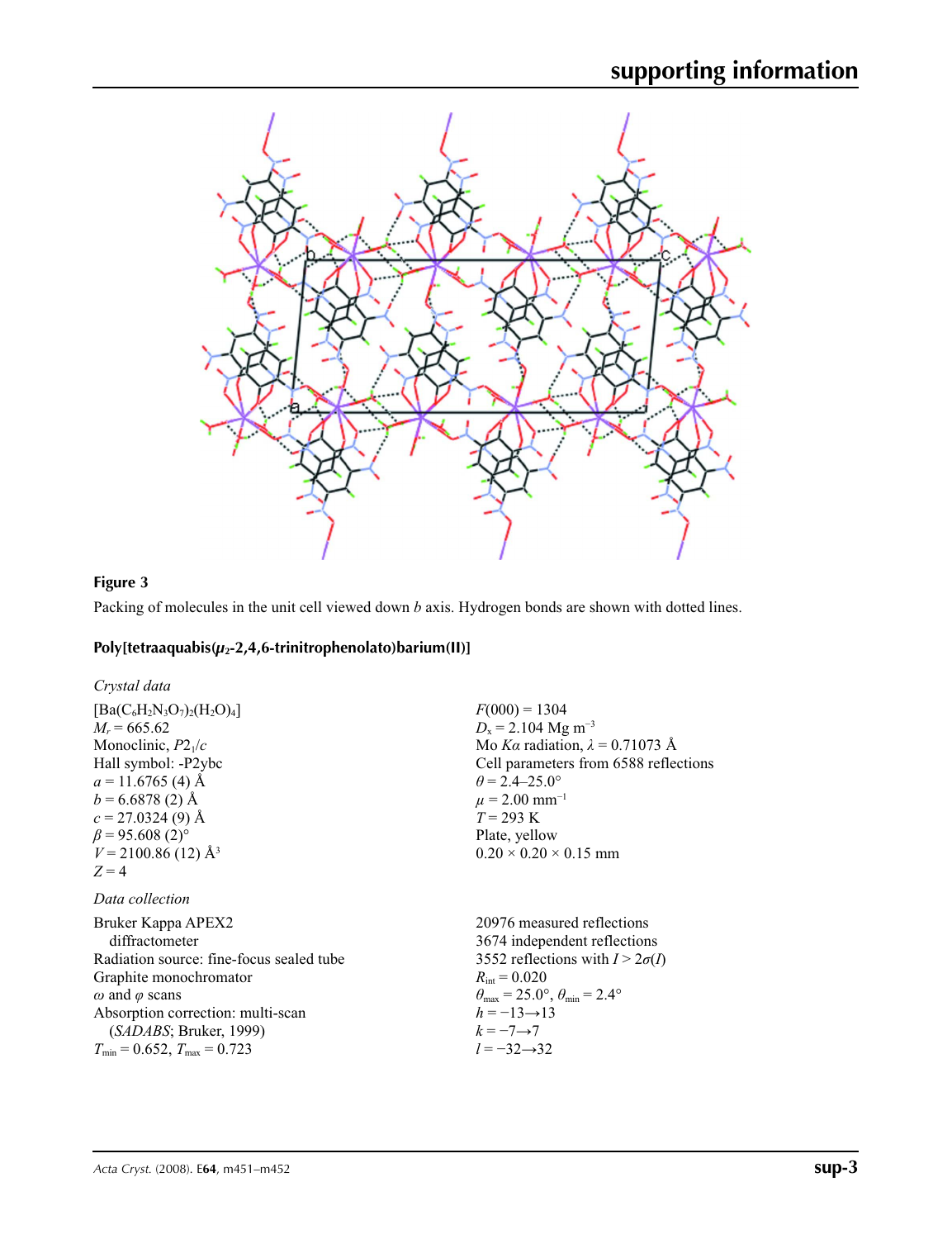*Refinement*

| Secondary atom site location: difference Fourier  |
|---------------------------------------------------|
| map                                               |
| Hydrogen site location: inferred from             |
| neighbouring sites                                |
| H atoms treated by a mixture of independent       |
| and constrained refinement                        |
| $w = 1/[\sigma^2(F_0^2) + 9.4089P]$               |
| where $P = (F_0^2 + 2F_c^2)/3$                    |
| $(\Delta/\sigma)_{\text{max}} = 0.002$            |
| $\Delta\rho_{\text{max}} = 0.58 \text{ e A}^{-3}$ |
| $\Delta\rho_{\rm min} = -0.53$ e Å <sup>-3</sup>  |
|                                                   |

#### *Special details*

**Geometry**. All e.s.d.'s (except the e.s.d. in the dihedral angle between two l.s. planes) are estimated using the full covariance matrix. The cell e.s.d.'s are taken into account individually in the estimation of e.s.d.'s in distances, angles and torsion angles; correlations between e.s.d.'s in cell parameters are only used when they are defined by crystal symmetry. An approximate (isotropic) treatment of cell e.s.d.'s is used for estimating e.s.d.'s involving l.s. planes.

**Refinement**. Refinement of  $F^2$  against ALL reflections. The weighted R-factor wR and goodness of fit *S* are based on  $F^2$ , conventional *R*-factors *R* are based on *F*, with *F* set to zero for negative  $F^2$ . The threshold expression of  $F^2 > \sigma(F^2)$  is used only for calculating *R*-factors(gt) *etc*. and is not relevant to the choice of reflections for refinement. *R*-factors based on *F*<sup>2</sup> are statistically about twice as large as those based on *F*, and *R*- factors based on ALL data will be even larger.

*Fractional atomic coordinates and isotropic or equivalent isotropic displacement parameters (Å<sup>2</sup>)* 

|                | $\boldsymbol{\chi}$ | $\mathcal{Y}$ | Z           | $U_{\rm iso}*/U_{\rm eq}$ |  |
|----------------|---------------------|---------------|-------------|---------------------------|--|
| C1             | 1.2555(4)           | 1.1054(8)     | 0.13511(18) | 0.0242(11)                |  |
| C <sub>2</sub> | 1.1690(4)           | 1.1014(7)     | 0.09309(19) | 0.0238(10)                |  |
| C <sub>3</sub> | 1.2195(4)           | 1.1225(7)     | 0.04666(18) | 0.0255(11)                |  |
| C4             | 1.3344(4)           | 1.1314(8)     | 0.04212(19) | 0.0280(11)                |  |
| H <sub>4</sub> | 1.3617              | 1.1369        | 0.0110      | $0.034*$                  |  |
| C <sub>5</sub> | 1.4101(4)           | 1.1319(8)     | 0.0851(2)   | 0.0271(11)                |  |
| C6             | 1.3720(4)           | 1.1214(7)     | 0.13149(19) | 0.0258(11)                |  |
| H <sub>6</sub> | 1.4238              | 1.1251        | 0.1599      | $0.031*$                  |  |
| C7             | 1.3226(4)           | 0.6198(7)     | 0.09934(18) | 0.0246(11)                |  |
| C8             | 1.4352(4)           | 0.6309(8)     | 0.0885(2)   | 0.0280(12)                |  |
| H8             | 1.4527              | 0.6363        | 0.0557      | $0.034*$                  |  |
| C9             | 1.5217(4)           | 0.6338(8)     | 0.12707(19) | 0.0268(11)                |  |
| C10            | 1.4971(4)           | 0.6212(8)     | 0.1761(2)   | 0.0301(12)                |  |
| H10            | 1.5561              | 0.6187        | 0.2018      | $0.036*$                  |  |
| C11            | 1.3855(5)           | 0.6125(8)     | 0.18597(19) | 0.0291(12)                |  |
| C12            | 1.2861(4)           | 0.6108(8)     | 0.1489(2)   | 0.0270(11)                |  |
| N1             | 1.2203(4)           | 1.0954(7)     | 0.18515(16) | 0.0324(10)                |  |
| N2             | 1.5322(4)           | 1.1492(8)     | 0.0809(2)   | 0.0409(12)                |  |
| N <sub>3</sub> | 1.1438(4)           | 1.1353(7)     | 0.00065(17) | 0.0339(11)                |  |
| N <sub>4</sub> | 1.2374(4)           | 0.6143(7)     | 0.05641(16) | 0.0284(10)                |  |
| N <sub>5</sub> | 1.6402(4)           | 0.6485(8)     | 0.11597(19) | 0.0384(12)                |  |
| N6             | 1.3656(4)           | 0.6031(9)     | 0.23850(18) | 0.0426(12)                |  |
| O <sub>1</sub> | 1.1282(4)           | 1.0179(7)     | 0.19220(15) | 0.0450(11)                |  |
| O2             | 1.2845(4)           | 1.1681(8)     | 0.21915(15) | 0.0524(12)                |  |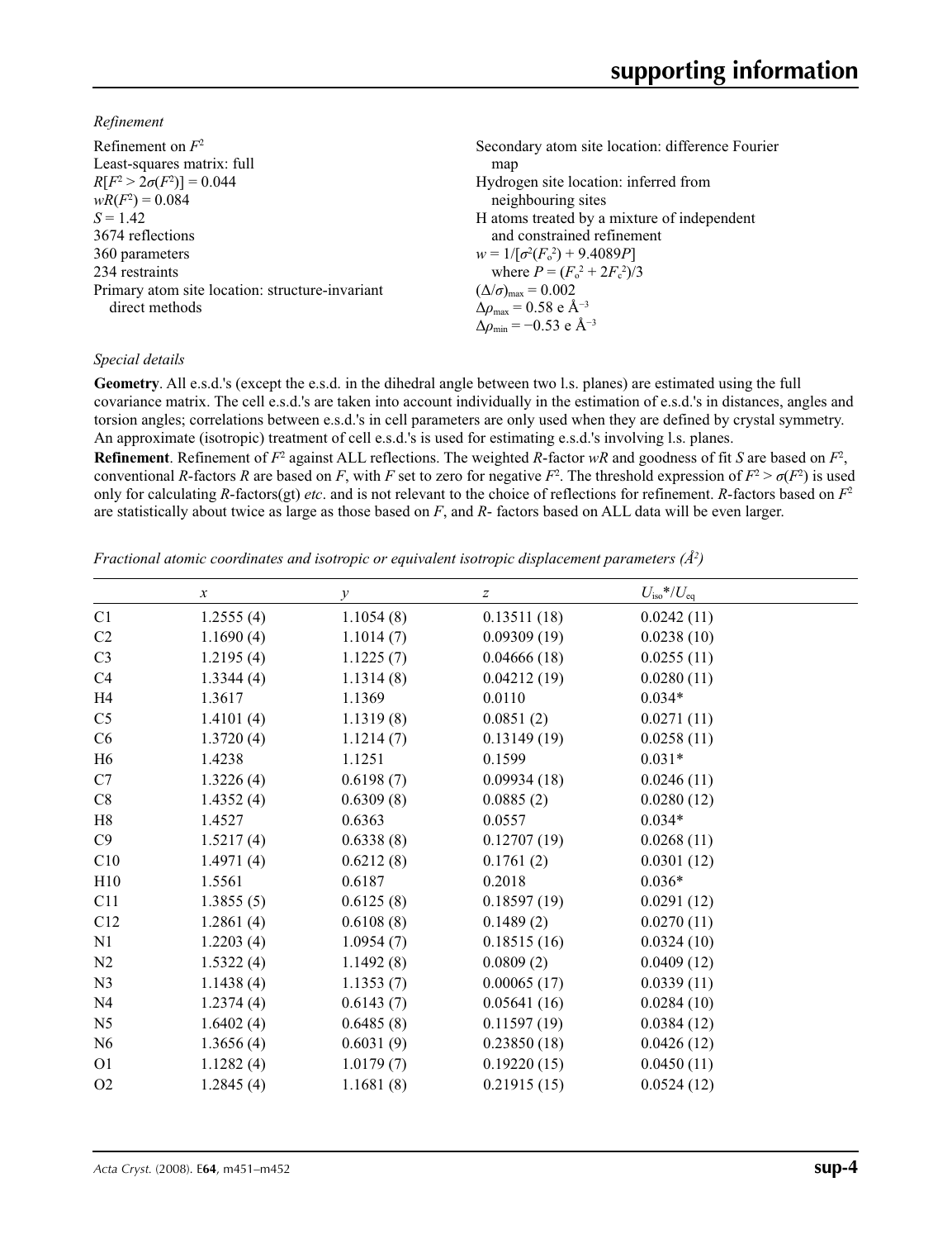| O <sub>3</sub>  | 1.5656(4)  | 1.1695(9)  | 0.03987(19)    | 0.0671(15)  |
|-----------------|------------|------------|----------------|-------------|
| <b>O4</b>       | 1.5960(4)  | 1.1459(10) | 0.1193(2)      | 0.0709(16)  |
| O <sub>5</sub>  | 1.1760(4)  | 1.0643(9)  | $-0.03692(16)$ | 0.0604(14)  |
| O <sub>6</sub>  | 1.0527(4)  | 1.2218(8)  | 0.00097(17)    | 0.0616(14)  |
| O7              | 1.0641(3)  | 1.0833(6)  | 0.09589(14)    | 0.0359(9)   |
| O <sub>8</sub>  | 1.1364(3)  | 0.6458(8)  | 0.06148(16)    | 0.0566(13)  |
| O <sub>9</sub>  | 1.2699(4)  | 0.5776(7)  | 0.01567(14)    | 0.0467(11)  |
| O10             | 1.6600(4)  | 0.6531(9)  | 0.07262(19)    | 0.0672(15)  |
| <b>O11</b>      | 1.7160(3)  | 0.6578(8)  | 0.15020(18)    | 0.0573(13)  |
| O <sub>12</sub> | 1.2822(5)  | 0.6819(10) | 0.25207(18)    | 0.0770(17)  |
| O13             | 1.4367(4)  | 0.5156(8)  | 0.26667(17)    | 0.0616(14)  |
| O14             | 1.1854(3)  | 0.5971(7)  | 0.15895(15)    | 0.0419(10)  |
| O15             | 0.9006(4)  | 0.4119(7)  | 0.07251(15)    | 0.0403(10)  |
| O16             | 0.8349(4)  | 1.1003(8)  | 0.13919(18)    | 0.0522(12)  |
| O17             | 0.9062(4)  | 0.8444(9)  | 0.22439(17)    | 0.0601(13)  |
| O18             | 0.9301(5)  | 0.4269(8)  | 0.19520(18)    | 0.0639(14)  |
| Ba              | 0.96482(2) | 0.74829(6) | 0.130390(11)   | 0.02924(11) |
| H15A            | 0.955(3)   | 0.334(7)   | 0.067(2)       | $0.07(3)*$  |
| H15B            | 0.852(4)   | 0.415(11)  | 0.0470(14)     | $0.08(3)*$  |
| H16A            | 0.7657(17) | 1.072(11)  | 0.144(3)       | $0.080*$    |
| H16B            | 0.835(5)   | 1.182(10)  | 0.115(2)       | $0.080*$    |
| H17A            | 0.852(3)   | 0.930(6)   | 0.222(2)       | $0.080*$    |
| H17B            | 0.948(5)   | 0.866(11)  | 0.2514(15)     | $0.080*$    |
| H18A            | 0.925(6)   | 0.318(5)   | 0.179(2)       | $0.080*$    |
| H18B            | 0.901(6)   | 0.410(10)  | 0.2224(15)     | $0.080*$    |
|                 |            |            |                |             |

*Atomic displacement parameters (Å2 )*

| $U^{11}$ | $U^{22}$ | $U^{33}$ | $U^{12}$    | $U^{13}$      | $U^{23}$      |
|----------|----------|----------|-------------|---------------|---------------|
| 0.030(3) | 0.020(2) | 0.023(2) | 0.002(2)    | 0.003(2)      | 0.002(2)      |
| 0.019(2) | 0.017(2) | 0.035(3) | $-0.002(2)$ | 0.003(2)      | 0.001(2)      |
| 0.031(3) | 0.017(3) | 0.028(3) | $-0.004(2)$ | 0.000(2)      | 0.001(2)      |
| 0.033(3) | 0.023(3) | 0.030(3) | $-0.004(2)$ | 0.010(2)      | $-0.003(2)$   |
| 0.023(3) | 0.021(3) | 0.038(3) | 0.002(2)    | 0.004(2)      | $-0.003(2)$   |
| 0.024(3) | 0.019(3) | 0.033(3) | 0.003(2)    | $-0.003(2)$   | $-0.002(2)$   |
| 0.026(3) | 0.018(2) | 0.029(3) | 0.000(2)    | $-0.004(2)$   | 0.000(2)      |
| 0.027(3) | 0.025(3) | 0.032(3) | $-0.001(2)$ | 0.006(2)      | 0.002(2)      |
| 0.019(2) | 0.024(3) | 0.038(3) | 0.000(2)    | 0.003(2)      | 0.002(2)      |
| 0.026(3) | 0.027(3) | 0.036(3) | $-0.002(2)$ | $-0.007(2)$   | 0.003(2)      |
| 0.030(3) | 0.030(3) | 0.027(3) | 0.000(2)    | 0.001(2)      | $-0.001(2)$   |
| 0.022(3) | 0.021(3) | 0.037(3) | 0.000(2)    | 0.001(2)      | 0.001(2)      |
| 0.031(2) | 0.036(3) | 0.030(2) | $-0.001(2)$ | 0.0047(19)    | $-0.002(2)$   |
| 0.028(2) | 0.042(3) | 0.054(3) | 0.001(2)    | 0.008(2)      | $-0.004(2)$   |
| 0.033(3) | 0.036(3) | 0.032(2) | $-0.010(2)$ | $-0.0009(19)$ | 0.005(2)      |
| 0.027(2) | 0.023(2) | 0.034(2) | 0.0018(19)  | $-0.0030(18)$ | $-0.0015(19)$ |
| 0.023(2) | 0.041(3) | 0.051(3) | $-0.002(2)$ | 0.005(2)      | 0.003(2)      |
| 0.035(3) | 0.054(3) | 0.039(3) | $-0.001(3)$ | 0.004(2)      | 0.000(3)      |
| 0.040(2) | 0.058(3) | 0.039(2) | $-0.016(2)$ | 0.0174(18)    | $-0.002(2)$   |
|          |          |          |             |               |               |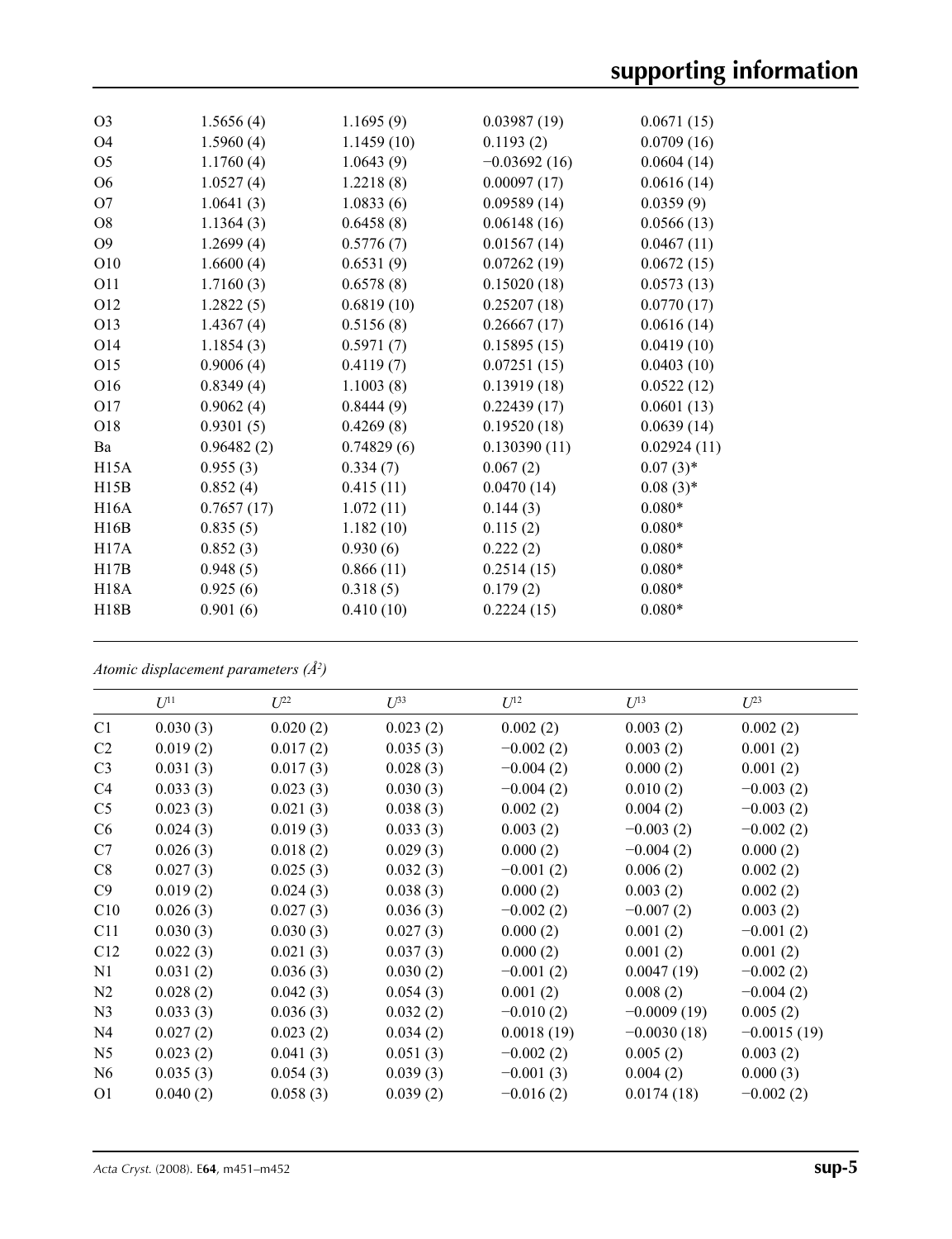# **supporting information**

| O <sub>2</sub>  | 0.050(3)    | 0.075(3)    | 0.032(2)    | $-0.011(2)$    | 0.0019(19)    | $-0.015(2)$   |
|-----------------|-------------|-------------|-------------|----------------|---------------|---------------|
| O <sub>3</sub>  | 0.042(3)    | 0.095(4)    | 0.069(3)    | $-0.010(3)$    | 0.029(2)      | $-0.006(3)$   |
| O4              | 0.023(2)    | 0.115(4)    | 0.073(3)    | 0.002(3)       | $-0.004(2)$   | 0.008(3)      |
| O <sub>5</sub>  | 0.046(3)    | 0.102(4)    | 0.033(2)    | $-0.012(3)$    | 0.0025(19)    | $-0.013(3)$   |
| O <sub>6</sub>  | 0.058(3)    | 0.064(3)    | 0.058(3)    | 0.024(3)       | $-0.019(2)$   | 0.002(3)      |
| O7              | 0.0214(19)  | 0.039(2)    | 0.047(2)    | $-0.0024(17)$  | 0.0017(16)    | 0.0081(19)    |
| O <sub>8</sub>  | 0.025(2)    | 0.091(4)    | 0.051(3)    | 0.015(2)       | $-0.0070(18)$ | $-0.014(3)$   |
| O <sub>9</sub>  | 0.042(2)    | 0.070(3)    | 0.028(2)    | $-0.006(2)$    | 0.0009(17)    | 0.003(2)      |
| O <sub>10</sub> | 0.040(3)    | 0.106(4)    | 0.059(3)    | 0.001(3)       | 0.019(2)      | 0.013(3)      |
| O11             | 0.022(2)    | 0.081(3)    | 0.068(3)    | $-0.007(2)$    | $-0.003(2)$   | $-0.003(3)$   |
| O <sub>12</sub> | 0.070(3)    | 0.117(5)    | 0.047(3)    | 0.026(3)       | 0.019(2)      | $-0.006(3)$   |
| O13             | 0.065(3)    | 0.077(4)    | 0.040(2)    | $-0.001(3)$    | $-0.008(2)$   | 0.015(2)      |
| O <sub>14</sub> | 0.024(2)    | 0.055(3)    | 0.047(2)    | 0.0024(19)     | 0.0071(17)    | 0.003(2)      |
| O <sub>15</sub> | 0.040(2)    | 0.039(2)    | 0.040(2)    | 0.004(2)       | $-0.0036(19)$ | $-0.0070(19)$ |
| O <sub>16</sub> | 0.033(2)    | 0.054(3)    | 0.069(3)    | 0.006(2)       | 0.004(2)      | $-0.005(2)$   |
| O17             | 0.060(3)    | 0.084(4)    | 0.038(2)    | $-0.006(3)$    | 0.008(2)      | $-0.001(2)$   |
| O <sub>18</sub> | 0.082(4)    | 0.059(3)    | 0.048(3)    | $-0.010(3)$    | $-0.007(3)$   | 0.011(2)      |
| Ba              | 0.02237(16) | 0.03288(18) | 0.03255(17) | $-0.00217(15)$ | 0.00312(11)   | 0.00155(16)   |
|                 |             |             |             |                |               |               |

## *Geometric parameters (Å, º)*

| $C1-C6$     | 1.378(7) | $N3 - 06$                | 1.211(6) |
|-------------|----------|--------------------------|----------|
| $C1-C2$     | 1.444(7) | $N3 - 05$                | 1.214(6) |
| $C1 - N1$   | 1.453(6) | $N4 - 08$                | 1.218(6) |
| $C2 - 07$   | 1.241(6) | $N4 - O9$                | 1.224(6) |
| $C2-C3$     | 1.445(7) | $N5 - 010$               | 1.216(6) |
| $C3-C4$     | 1.360(7) | $N5 - 011$               | 1.218(6) |
| $C3 - N3$   | 1.457(7) | $N6 - 012$               | 1.196(7) |
| $C4 - C5$   | 1.388(7) | $N6 - 013$               | 1.220(7) |
| $C4 - H4$   | 0.9300   | $O1 - Ba$                | 3.010(4) |
| $C5-C6$     | 1.374(7) | $O5 - Bai$               | 3.138(5) |
| $C5 - N2$   | 1.446(7) | $O7 - Ba$                | 2.728(4) |
| $C6 - H6$   | 0.9300   | O8-Ba                    | 2.947(4) |
| $C7-C8$     | 1.377(7) | $O11 - Ba$ <sup>ii</sup> | 3.065(4) |
| $C7 - C12$  | 1.446(7) | $O14 - Ba$               | 2.805(4) |
| $C7 - N4$   | 1.453(6) | $O15 - Ba$               | 2.801(4) |
| $C8 - C9$   | 1.379(7) | O15-H15A                 | 0.85(4)  |
| $C8 - H8$   | 0.9300   | $O15 - H15B$             | 0.85(4)  |
| $C9 - C10$  | 1.385(7) | $O16 - Ba$               | 2.823(5) |
| $C9 - N5$   | 1.448(6) | $O16 - H16A$             | 0.85(3)  |
| $C10 - C11$ | 1.356(7) | $O16 - H16B$             | 0.85(6)  |
| $C10 - H10$ | 0.9300   | $O17 - Ba$               | 2.771(4) |
| $C11 - C12$ | 1.458(7) | 017-H17A                 | 0.85(4)  |
| $C11 - N6$  | 1.463(7) | O17-H17B                 | 0.85(5)  |
| $C12 - O14$ | 1.236(6) | $O18 - Ba$               | 2.827(5) |
| $N1 - 01$   | 1.225(6) | O18-H18A                 | 0.85(4)  |
| $N1 - 02$   | 1.228(6) | O18-H18B                 | 0.85(5)  |
| $N2 - 03$   | 1.218(6) | Ba-O11iii                | 3.065(4) |
|             |          |                          |          |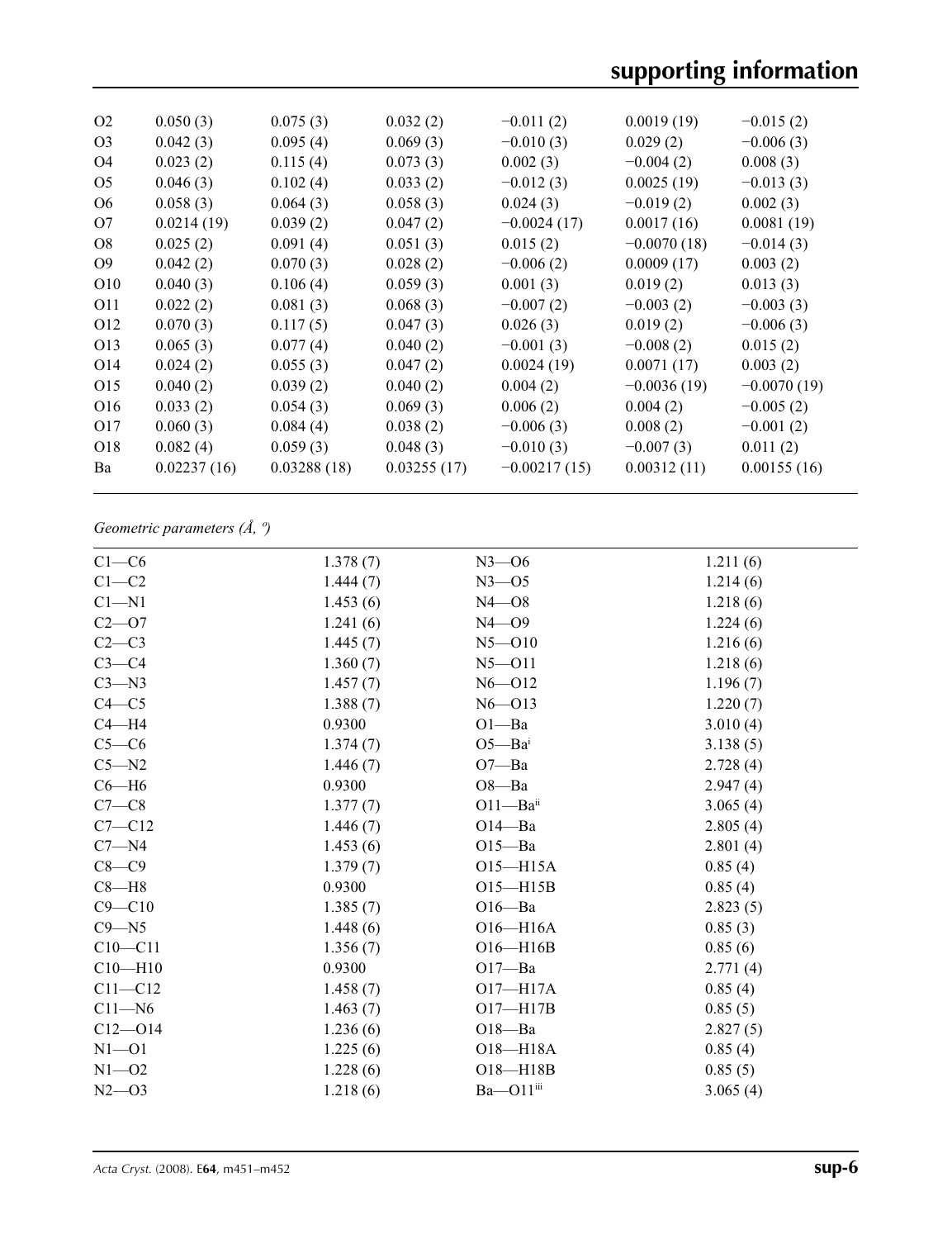# **supporting information**

| $N2 - 04$         | 1.218(7) | $Ba$ — $O5i$                    | 3.138(5)   |
|-------------------|----------|---------------------------------|------------|
| $C6-C1-C2$        | 124.4(4) | $C12 - O14 - Ba$                | 141.3(4)   |
| $C6-C1-N1$        | 116.1(4) | Ba-015-H15A                     | 116(3)     |
| $C2-C1-N1$        | 119.5(4) | Ba-015-H15B                     | 124(5)     |
| $O7 - C2 - C1$    | 124.9(5) | H15A-015-H15B                   | 109(5)     |
| $O7 - C2 - C3$    | 123.5(5) | Ba-O16-H16A                     | 111(5)     |
| $C1-C2-C3$        | 111.6(4) | Ba-O16-H16B                     | 116(5)     |
| $C4-C3-C2$        | 124.9(5) | H16A-O16-H16B                   | 109(6)     |
| $C4-C3-N3$        | 116.3(5) | Ba-O17-H17A                     | 109(5)     |
| $C2-C3-N3$        | 118.8(4) | Ba-017-H17B                     | 131(5)     |
| $C3-C4-C5$        | 118.5(5) | H17A-017-H17B                   | 108(6)     |
| $C3-C4-H4$        | 120.7    | Ba-O18-H18A                     | 110(4)     |
| $C5-C4-H4$        | 120.7    | Ba-O18-H18B                     | 137(5)     |
|                   |          |                                 |            |
| $C6-C5-C4$        | 121.8(5) | H18A-O18-H18B                   | 109(6)     |
| $C6-C5-N2$        | 119.1(5) | $O7 - Ba - O17$                 | 105.91(15) |
| $C4-C5-N2$        | 119.1(5) | $O7 - Ba - O15$                 | 124.63(12) |
| $C5-C6-C1$        | 118.6(5) | $O17 - Ba - O15$                | 128.47(15) |
| $C5-C6-H6$        | 120.7    | $O7 - Ba - O14$                 | 88.90 (12) |
| $C1-C6-H6$        | 120.7    | $O17 - Ba - O14$                | 97.68 (14) |
| $C8-C7-C12$       | 125.0(5) | $O15 - Ba - O14$                | 93.02(13)  |
| $C8-C7-N4$        | 115.1(4) | $O7 - Ba - O16$                 | 66.02(13)  |
| $C12-C7 - N4$     | 119.9(4) | $O17 - Ba - O16$                | 63.03(16)  |
| $C7 - C8 - C9$    | 118.9(5) | $O15 - Ba - O16$                | 126.89(13) |
| $C7-C8-H8$        | 120.5    | $O14 - Ba - O16$                | 139.82(13) |
| $C9-C8-H8$        | 120.5    | $O7 - Ba - O18$                 | 158.07(13) |
| $C8 - C9 - C10$   | 121.1(5) | $O17 - Ba - O18$                | 62.93(17)  |
| $C8-C9-N5$        | 119.2(5) | $O15 - Ba - O18$                | 71.85 (14) |
| $C10-C9-N5$       | 119.6(5) | $O14 - Ba - O18$                | 74.86 (15) |
| $C11 - C10 - C9$  | 119.0(5) | $O16 - Ba - O18$                | 118.10(16) |
| $C11 - C10 - H10$ | 120.5    | $O7 - Ba - O8$                  | 68.72 (14) |
| $C9 - C10 - H10$  | 120.5    | $O17 - Ba - O8$                 | 151.36(13) |
| $C10-C11-C12$     | 125.5(5) | $O15 - Ba - O8$                 | 67.76(13)  |
| $C10-C11-N6$      | 116.1(5) | $O14 - Ba - O8$                 | 55.05(12)  |
| $C12 - C11 - N6$  | 118.4(5) | $O16 - Ba - O8$                 | 130.63(15) |
| $O14 - C12 - C7$  | 125.4(5) | $O18 - Ba - O8$                 | 111.25(17) |
| $O14 - C12 - C11$ | 124.0(5) | $O7 - Ba - O1$                  | 55.28(11)  |
| $C7 - C12 - C11$  | 110.5(4) | $O17 - Ba - O1$                 | 63.37(13)  |
| $O1 - N1 - O2$    | 122.1(5) | $O15 - Ba - O1$                 | 155.78(13) |
| $O1 - N1 - C1$    | 119.7(4) | $O14 - Ba - O1$                 | 63.12(13)  |
| $O2 - N1 - C1$    | 118.1(4) | $O16 - Ba - O1$                 | 76.72(13)  |
| $O3 - N2 - O4$    | 123.7(5) | $O18 - Ba - O1$                 | 103.48(13) |
| $O3 - N2 - C5$    | 119.1(5) | $O8 - Ba - O1$                  | 93.27(12)  |
| $O4 - N2 - C5$    | 117.2(5) | O7-Ba-O11iii                    | 131.55(13) |
| $O6 - N3 - O5$    | 122.5(5) | $O17 - Ba - O11$ <sup>iii</sup> | 64.06 (14) |
| $O6 - N3 - C3$    |          | $O15 - Ba - O11$ iii            |            |
|                   | 118.8(5) | $O14 - Ba - O11$ iii            | 74.48 (13) |
| $O5 - N3 - C3$    | 118.6(5) |                                 | 137.85(13) |
| $O8 - N4 - O9$    | 121.6(4) | O16-Ba-O11iii                   | 67.90(14)  |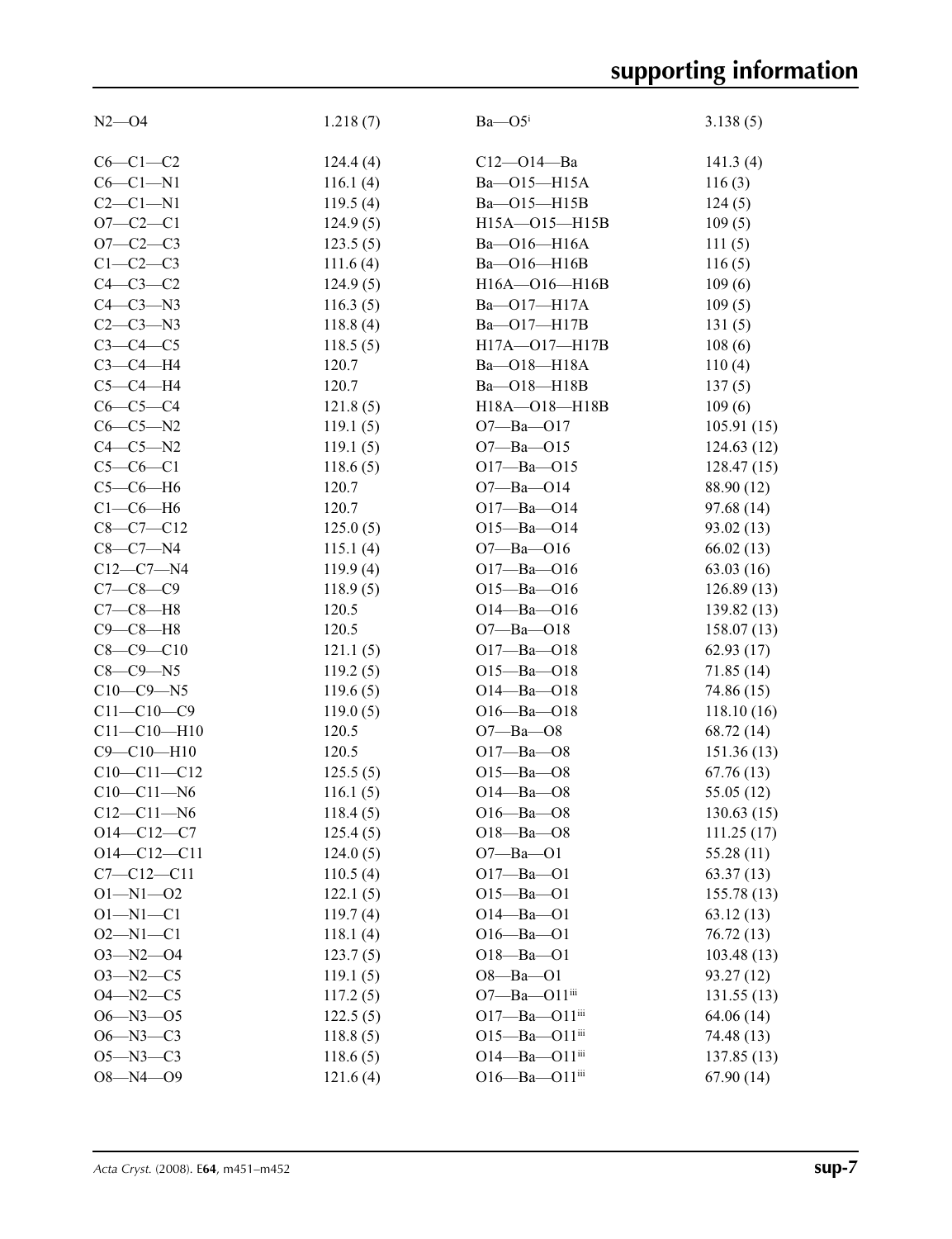| $O8 - N4 - C7$         | 120.0(4)              | $O18 - Ba - O11$ iii                           | 62.99(16)   |
|------------------------|-----------------------|------------------------------------------------|-------------|
| $O9 - N4 - C7$         | 118.3(4)              | $O8 - Ba - O11$ <sup>iii</sup>                 | 141.18(13)  |
| $O10 - N5 - O11$       | 122.6(5)              | $O1 - Ba - O11$ iii                            | 125.55(12)  |
| $O10 - N5 - C9$        | 118.4(5)              | $O7 - Ba - O5$                                 | 66.63(12)   |
| $O11 - N5 - C9$        | 119.0(5)              | $O17 - Ba - O5$                                | 119.27(15)  |
| $O12 - N6 - O13$       | 123.0(6)              | $O15 - Ba - O5$                                | 77.31(14)   |
| $O12 - N6 - C11$       | 119.4(5)              | $O14 - Ba - O5$                                | 139.51(12)  |
| $O13 - N6 - C11$       | 117.6(5)              | $O16 - Ba - O5$                                | 59.42 (14)  |
| $N1 - 01 - Ba$         | 133.3(3)              | $O18 - Ba - O5$                                | 134.99(15)  |
| $N3$ –O5–Bai           | 109.7(4)              | $O8$ —Ba— $O5^i$                               | 85.35(12)   |
| $C2 - O7 - Ba$         | 123.8(3)              | $O1 - Ba - O5$                                 | 117.49(13)  |
| $N4$ $-$ O8 $-$ Ba     | 146.8(3)              | $O11$ iii—Ba— $O5^i$                           | 77.80 (13)  |
| $N5$ — $O11$ — $Baii$  | 120.5(4)              |                                                |             |
|                        |                       |                                                |             |
| $C6-C1-C2-O7$          | 178.6(5)              | $C10-C11-N6-O12$                               | 146.4(6)    |
| $N1-C1-C2-O7$          | $-2.5(8)$             | $C12-C11-N6-O12$                               | $-33.9(9)$  |
| $C6 - C1 - C2 - C3$    | $-1.8(7)$             | $C10-C11-N6-O13$                               | $-32.8(8)$  |
| $N1-C1-C2-C3$          | 177.2(4)              | $C12-C11-N6-O13$                               | 146.9(6)    |
| $O7-C2-C3-C4$          | $-176.1(5)$           | $O2 - N1 - O1 - Ba$                            | $-164.9(4)$ |
| $C1 - C2 - C3 - C4$    | 4.2(7)                | $Cl-M1-O1-Ba$                                  | 15.9(8)     |
| $O7-C2-C3-N3$          | 3.8(8)                | $O6 - N3 - O5 - Ba^{i}$                        | 17.7(7)     |
| $C1-C2-C3-N3$          | $-175.8(4)$           | $C3 - N3 - O5 - Ba^{i}$                        | $-160.0(3)$ |
| $C2 - C3 - C4 - C5$    | $-3.9(8)$             | $C1 - C2 - 07 - Ba$                            | $-65.4(6)$  |
| $N3 - C3 - C4 - C5$    | 176.2(5)              | $C3 - C2 - 07 - Ba$                            | 115.0(5)    |
| $C3 - C4 - C5 - C6$    | 0.8(8)                | 09-N4-08-Ba                                    | $-178.2(5)$ |
| $C3-C4-C5-N2$          | $-177.6(5)$           | $C7 - N4 - O8 - Ba$                            | 1.9(10)     |
| $C4 - C5 - C6 - C1$    | 1.5(8)                | $O10 - N5 - O11 - Ba^{ii}$                     | 7.9(8)      |
| $N2-C5-C6-C1$          | 179.9(5)              | $C9 - N5 - O11 - Baii$                         | $-171.3(4)$ |
| $C2-C1-C6-C5$          | $-0.9(8)$             | $C7 - C12 - O14 - Ba$                          | $-42.3(9)$  |
| $N1-C1-C6-C5$          | $-179.8(5)$           | $C11 - C12 - O14 - Ba$                         | 140.1(5)    |
| $C12-C7-C8-C9$         | 0.0(8)                | $C2 - 07 - Ba - 017$                           | 105.6(4)    |
| $N4 - C7 - C8 - C9$    | $-179.1(5)$           | $C2 - 07 - Ba - 015$                           | $-85.0(4)$  |
| $C7-C8-C9-C10$         | 1.5(8)                | $C2 - 07 - Ba - 014$                           | 7.9(4)      |
| $C7 - C8 - C9 - N5$    | $-179.1(5)$           | $C2 - 07 - Ba - 016$                           | 155.6(4)    |
| $C8 - C9 - C10 - C11$  | $-2.2(8)$             | $C2 - O7 - Ba - O18$                           | 49.6(6)     |
| $N5 - C9 - C10 - C11$  | 178.4(5)              | $C2 - 07 - Ba - 08$                            | $-44.7(4)$  |
| $C9 - C10 - C11 - C12$ | 1.5(9)                | $C2 - 07 - Ba - 01$                            | 65.4(4)     |
| $C9 - C10 - C11 - N6$  | $-178.9(5)$           | $C2 - O7 - Ba - O11$ iii                       | 174.8(4)    |
| $C8-C7-C12-O14$        | $-178.6(5)$           | $C2 - O7 - Ba - O5$                            | $-138.9(4)$ |
| $N4 - C7 - C12 - O14$  | 0.5(8)                | $C12 - O14 - Ba - O7$                          | $-25.0(6)$  |
| $C8-C7-C12-C11$        | $-0.7(7)$             | $C12 - O14 - Ba - O17$                         | $-130.9(6)$ |
| N4-C7-C12-C11          | 178.4(4)              | $C12 - 014 - Ba - 015$                         | 99.6(6)     |
| $C10-C11-C12-O14$      |                       | $C12 - 014 - Ba - 016$                         |             |
| $N6 - C11 - C12 - 014$ | 177.9(6)<br>$-1.8(8)$ | $C12 - 014 - Ba - 018$                         | $-74.3(6)$  |
| $C10-C11-C12-C7$       |                       |                                                | 169.9(6)    |
|                        | 0.0(8)                | $C12 - O14 - Ba - O8$<br>$C12 - O14 - Ba - O1$ | 39.5(6)     |
| $N6 - C11 - C12 - C7$  | $-179.7(5)$           | C12-014-Ba-011iii                              | $-76.1(6)$  |
| $C6-C1-N1-01$          | $-156.2(5)$           |                                                | 169.6(5)    |
| $C2 - C1 - N1 - 01$    | 24.8(7)               | $C12 - O14 - Ba - O5$                          | 25.7(7)     |